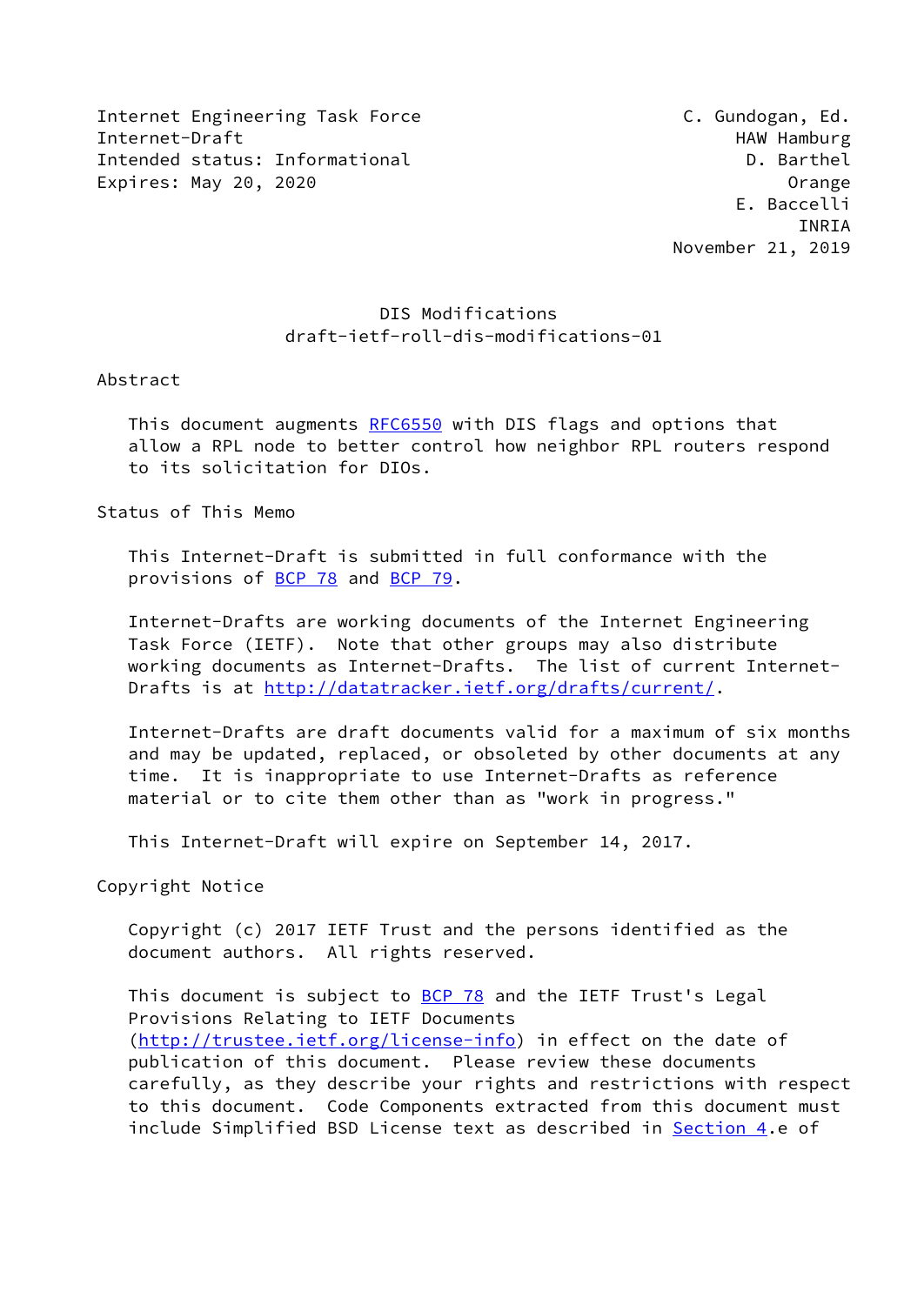```
draft-ietf-roll-dis-modifications-00 March 2017
```
 the Trust Legal Provisions and are provided without warranty as described in the Simplified BSD License.

### Table of Contents

|                                               |                                                    |  |  |  |  |  |  |  |  |  |  |  | $\sqrt{2}$      |
|-----------------------------------------------|----------------------------------------------------|--|--|--|--|--|--|--|--|--|--|--|-----------------|
|                                               |                                                    |  |  |  |  |  |  |  |  |  |  |  | $\overline{2}$  |
|                                               |                                                    |  |  |  |  |  |  |  |  |  |  |  | $\overline{3}$  |
|                                               |                                                    |  |  |  |  |  |  |  |  |  |  |  | $\overline{4}$  |
| 2.                                            |                                                    |  |  |  |  |  |  |  |  |  |  |  | $\overline{5}$  |
| $\overline{3}$ .                              |                                                    |  |  |  |  |  |  |  |  |  |  |  | $\overline{5}$  |
| 4.                                            |                                                    |  |  |  |  |  |  |  |  |  |  |  | 6               |
| 4.1.                                          |                                                    |  |  |  |  |  |  |  |  |  |  |  | 6               |
|                                               |                                                    |  |  |  |  |  |  |  |  |  |  |  | 6               |
|                                               |                                                    |  |  |  |  |  |  |  |  |  |  |  | $\overline{1}$  |
|                                               |                                                    |  |  |  |  |  |  |  |  |  |  |  | $\underline{8}$ |
| 6.                                            |                                                    |  |  |  |  |  |  |  |  |  |  |  | $\overline{9}$  |
|                                               |                                                    |  |  |  |  |  |  |  |  |  |  |  | 9               |
| $6.2$ . RPL Control Message Options           |                                                    |  |  |  |  |  |  |  |  |  |  |  | 10              |
| $\mathbf{I}$ .                                |                                                    |  |  |  |  |  |  |  |  |  |  |  | 10              |
| 8.                                            |                                                    |  |  |  |  |  |  |  |  |  |  |  | 10              |
| 9.                                            |                                                    |  |  |  |  |  |  |  |  |  |  |  | 10              |
| 9.1. Normative References                     |                                                    |  |  |  |  |  |  |  |  |  |  |  | 10              |
| $9.2$ . Informative References                |                                                    |  |  |  |  |  |  |  |  |  |  |  | 11              |
|                                               |                                                    |  |  |  |  |  |  |  |  |  |  |  | 11              |
| $\underline{A.1}$ . A Leaf Node Joining a DAG |                                                    |  |  |  |  |  |  |  |  |  |  |  | 11              |
| A.2. Identifying A Defunct DAG                |                                                    |  |  |  |  |  |  |  |  |  |  |  | 12              |
| A.3.                                          | Explicit and Implicit DIO Option Requests $\ldots$ |  |  |  |  |  |  |  |  |  |  |  | 14              |
| Appendix B. Experimental data                 |                                                    |  |  |  |  |  |  |  |  |  |  |  | 15              |
|                                               |                                                    |  |  |  |  |  |  |  |  |  |  |  | 15              |
|                                               |                                                    |  |  |  |  |  |  |  |  |  |  |  |                 |

# <span id="page-1-0"></span>[1](#page-1-0). Introduction

This document augments [\[RFC6550](https://datatracker.ietf.org/doc/pdf/rfc6550)], the RPL routing protocol specification.

#### <span id="page-1-2"></span>[1.1](#page-1-2). [RFC6550](https://datatracker.ietf.org/doc/pdf/rfc6550) refresher

Per [\[RFC6550](https://datatracker.ietf.org/doc/pdf/rfc6550)], a RPL node can send a DODAG Information Solicitation (DIS) message to solicit DODAG Information Object (DIO) messages from neighbor RPL routers.

A DIS can be multicast to all the routers in range or it can be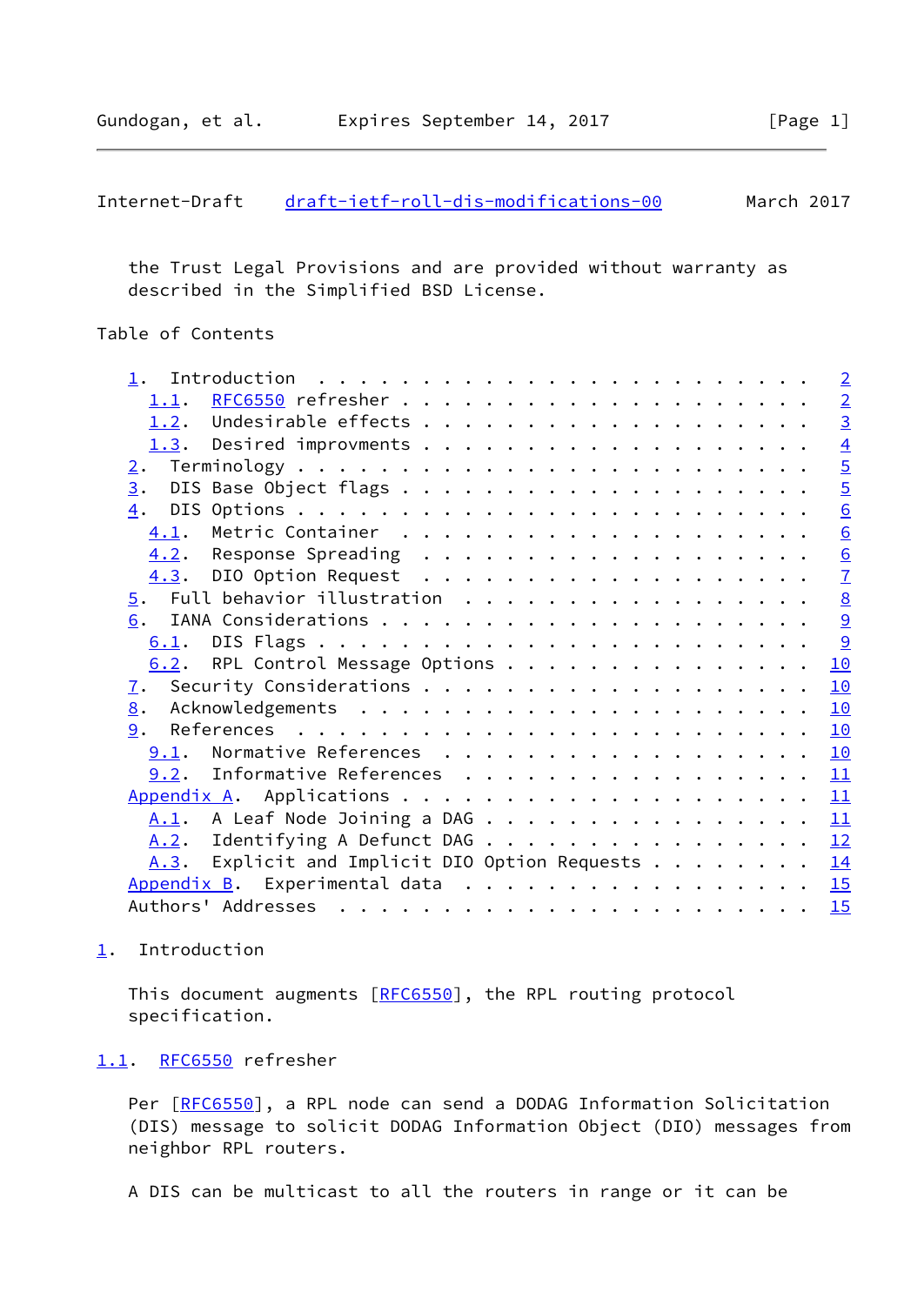unicast to a specific neighbor router.

 A DIS may carry a Solicited Information option that specifies the predicates of the DAG(s) the soliciting node is interested in. In the absence of such Solicited Information option, the soliciting node

| Gundogan, et al. | Expires September 14, 2017 | [Page 2] |
|------------------|----------------------------|----------|
|------------------|----------------------------|----------|

<span id="page-2-0"></span>Internet-Draft [draft-ietf-roll-dis-modifications-00](https://datatracker.ietf.org/doc/pdf/draft-ietf-roll-dis-modifications-00) March 2017

 is deemed interested in receiving DIOs for all the DAGs known by the solicited router(s).

 [RFC6550] requires a router to treat the receipt of a multicast DIS as an inconsistency and hence reset its Trickle timers for the matching DAGs. As a result of the general Trickle timer mechanism, future DIOs will be sent at a higher rate. See [\[RFC6206](https://datatracker.ietf.org/doc/pdf/rfc6206)] for the specification of Trickle timers and the definition of "inconsistency".

 [RFC6550] requires a router that receives a unicast DIS to respond by unicasting a DIO for each matching DAG and to not reset the associated Trickle timer. Such a DIO generated in response to a unicast DIS must contain a Configuration option.

This description is summarized in Table 1.

|                                                          | Unicast DIS                               | Multicast DIS             |
|----------------------------------------------------------|-------------------------------------------|---------------------------|
| no option present                                        | unicast DIO, don't<br>reset Trickle timer | do reset<br>Trickle timer |
| Solicited Information<br>option present, not<br>matching | do nothing                                | do nothing                |
| Solicited Information<br>option present, matching        | unicast DIO, don't<br>reset Trickle timer | do reset<br>Trickle timer |

Table 1: Router behavior on receiving a DIS, as per [RFC6550](https://datatracker.ietf.org/doc/pdf/rfc6550)

 More precisely, Table 1 describes the behavior of routers for each DAG they belong to. In the general case where multiple RPL instances co-exist in a network, routers will maintain a Trickle timer for the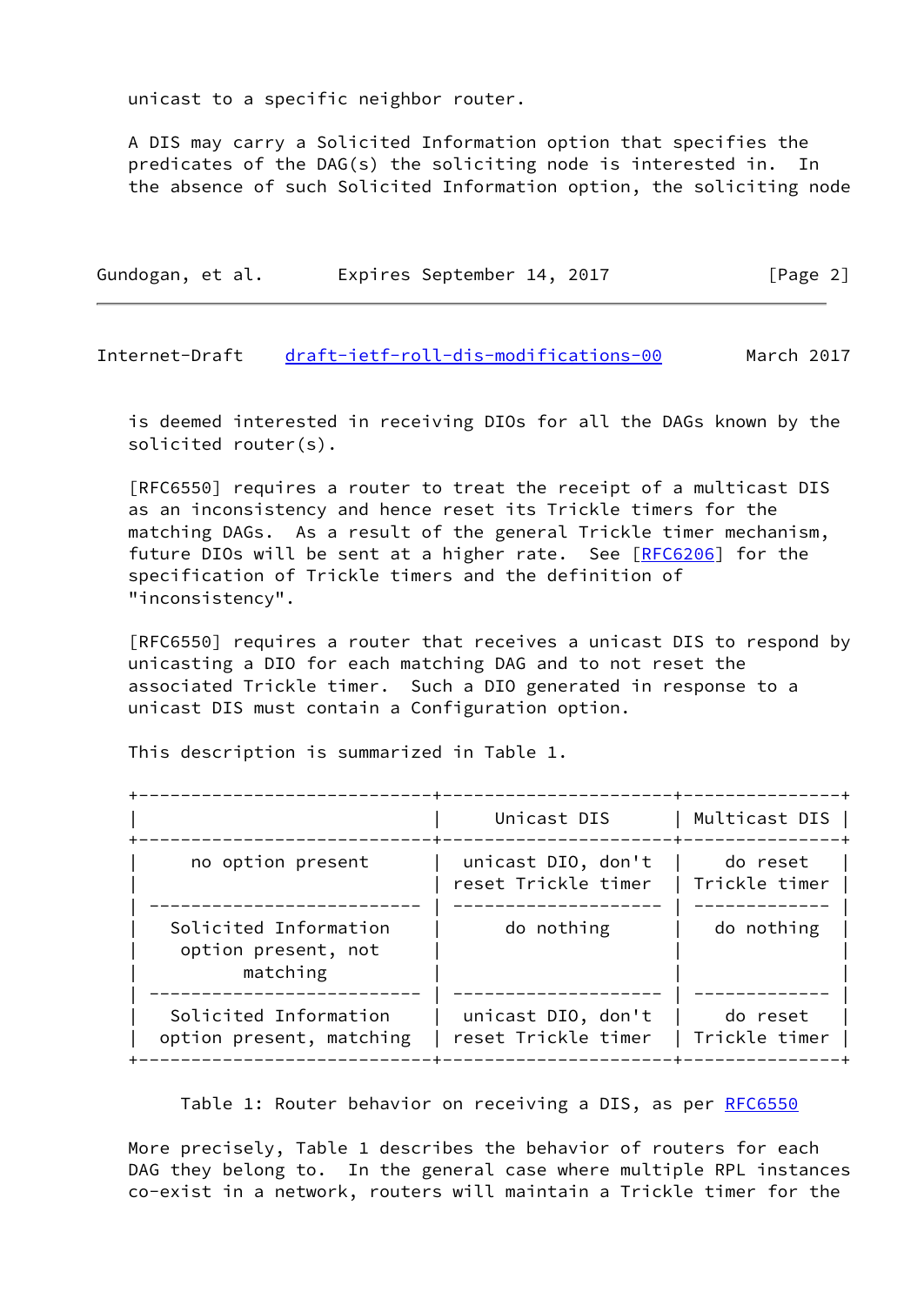one DAG of each RPL instance they belong to, and nodes may send a DIS with multiple Solicited Information options pertaining to different DAGs or instances. In this more general case, routers will respond for each individual DAG/instance they belong to as per Table 1.

<span id="page-3-0"></span>[1.2](#page-3-0). Undesirable effects

 Now, consider a RPL leaf node that desires to join a certain DAG. This node can either wait for its neighbor RPL routers to voluntarily transmit DIOs or it can proactively solicit DIOs using a DIS message. Voluntary DIO transmissions may happen after a very long time if the network is stable and the Trickle timer intervals have reached large

| Gundogan, et al. | Expires September 14, 2017 | [Page 3] |
|------------------|----------------------------|----------|
|------------------|----------------------------|----------|

### <span id="page-3-2"></span>Internet-Draft [draft-ietf-roll-dis-modifications-00](https://datatracker.ietf.org/doc/pdf/draft-ietf-roll-dis-modifications-00) March 2017

 values. Thus, proactively seeking DIOs using a DIS may be the only reasonable option. Since the node does not know which neighbor routers belong to the DAG, it must solicit the DIOs using a multicast DIS (with predicates of the desired DAG specified inside a Solicited Information option). On receiving this DIS, the neighbor routers that belong to the desired DAG will reset their Trickle timers and quickly transmit their DIOs. The downside of resetting Trickle timers is that the routers will keep transmitting frequent DIOs for a considerable duration until the Trickle timers again reach long intervals. These DIO transmissions are unnecessary, consume precious energy and may contribute to congestion in the network.

 There are other scenarios where resetting of Trickle timer following the receipt of a multicast DIS is not appropriate. For example, consider a RPL router that desires to free up memory by deleting state for the defunct DAGs it belongs to. Identifying a defunct DAG may require the node to solicit DIOs from its DAG parents using a multicast DIS.

 Certain scenarios may require a RPL router to solicit a DIO from a parent by using a unicast DIS. The parent is forced to include a Configuration option within the unicast DIO, although the requesting node might still have this information locally available. Since the information within the Configuration option is described as generally static and unchanging throughout the DODAG, it inflates the unicast DIO unnecessarily by 16 bytes for each request.

#### <span id="page-3-1"></span>[1.3](#page-3-1). Desired improvments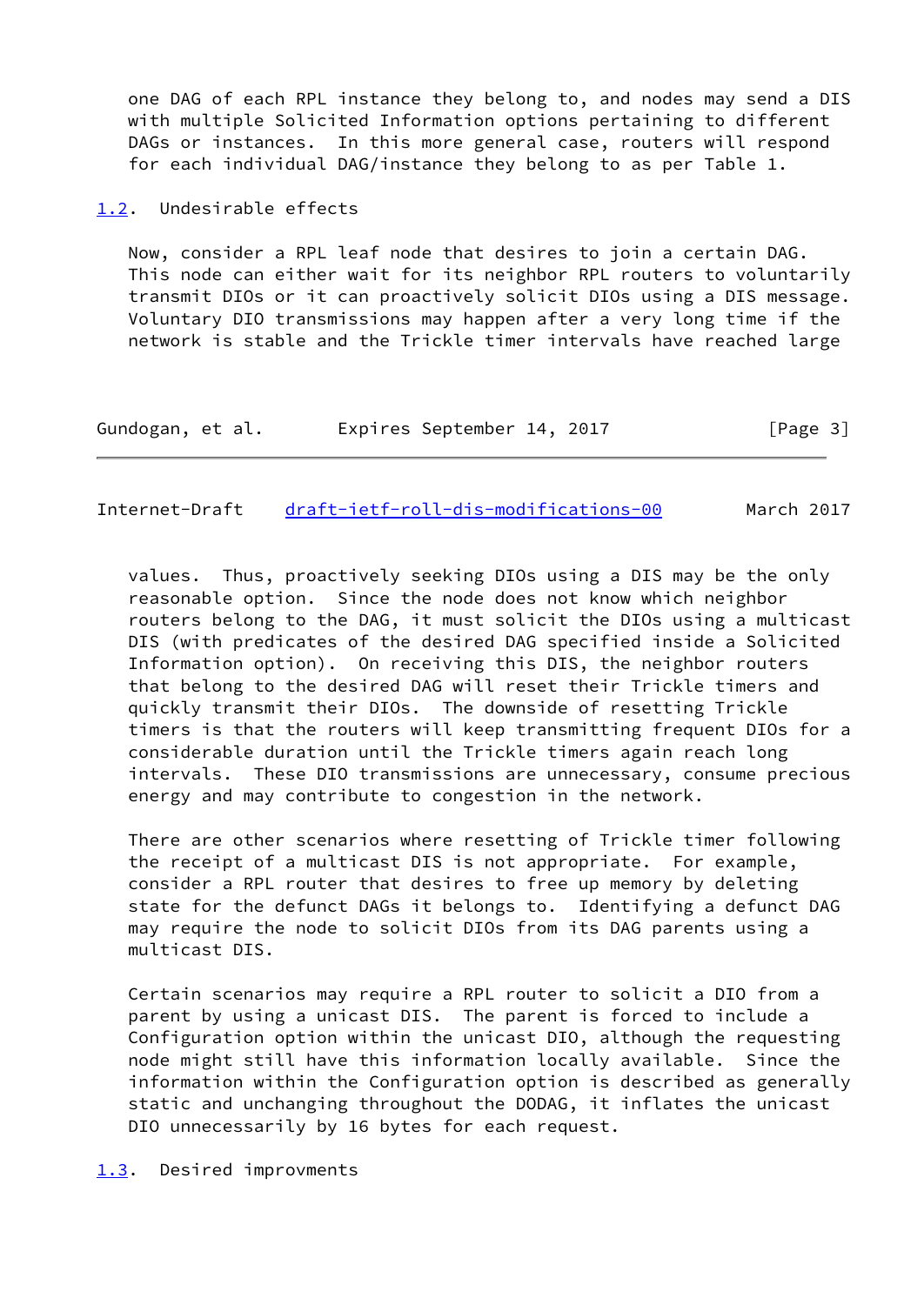To deal with the situations described above, there is a need in the industry for DIS flags and options that allow a RPL node to control how neighbor RPL routers respond to its solicitation for DIOs, for example by expressing:

- o the routing constraints that routers should meet to be allowed to respond, thereby lowering the number of responders
- o whether the responding routers should reset their Trickle timers or not, thereby limiting the cumulated number of transmitted DIOs
- o whether the responding routers should respond with a unicast DIO instead of a multicast one, thereby lowering the overhearing cost in the network
- o whether the responding routers should omit DIO options that were not requested explicitely and thus reducing the amount of traffic and giving full control over the options of the solicited DIO

|                  |  | Expires September 14, 2017 |  |          |  |
|------------------|--|----------------------------|--|----------|--|
| Gundogan, et al. |  |                            |  | [Page 4] |  |

<span id="page-4-1"></span>Internet-Draft [draft-ietf-roll-dis-modifications-00](https://datatracker.ietf.org/doc/pdf/draft-ietf-roll-dis-modifications-00) March 2017

- o the time interval over which the responding routers should schedule their DIO transmissions, thereby lowering the occurence of collisions.
- <span id="page-4-0"></span>[2](#page-4-0). Terminology

 The key words "MUST", "MUST NOT", "REQUIRED", "SHALL", "SHALL NOT", "SHOULD", "SHOULD NOT", "RECOMMENDED", "NOT RECOMMENDED", "MAY", and "OPTIONAL" in this document are to be interpreted as described in [\[RFC2119](https://datatracker.ietf.org/doc/pdf/rfc2119)].

Additionally, this document uses terminology from [[RFC6550](https://datatracker.ietf.org/doc/pdf/rfc6550)]. Specifically, the term RPL node refers to a RPL router or a RPL host as defined in [[RFC6550](https://datatracker.ietf.org/doc/pdf/rfc6550)].

<span id="page-4-2"></span>[3](#page-4-2). DIS Base Object flags

This document defines three new flags inside the DIS base object:

 o the "No Inconsistency" (N) flag: On receiving a multicast DIS with the N flag set, a RPL router MUST NOT reset the Trickle timers for the matching DAGs. In addition, it MUST take specific action,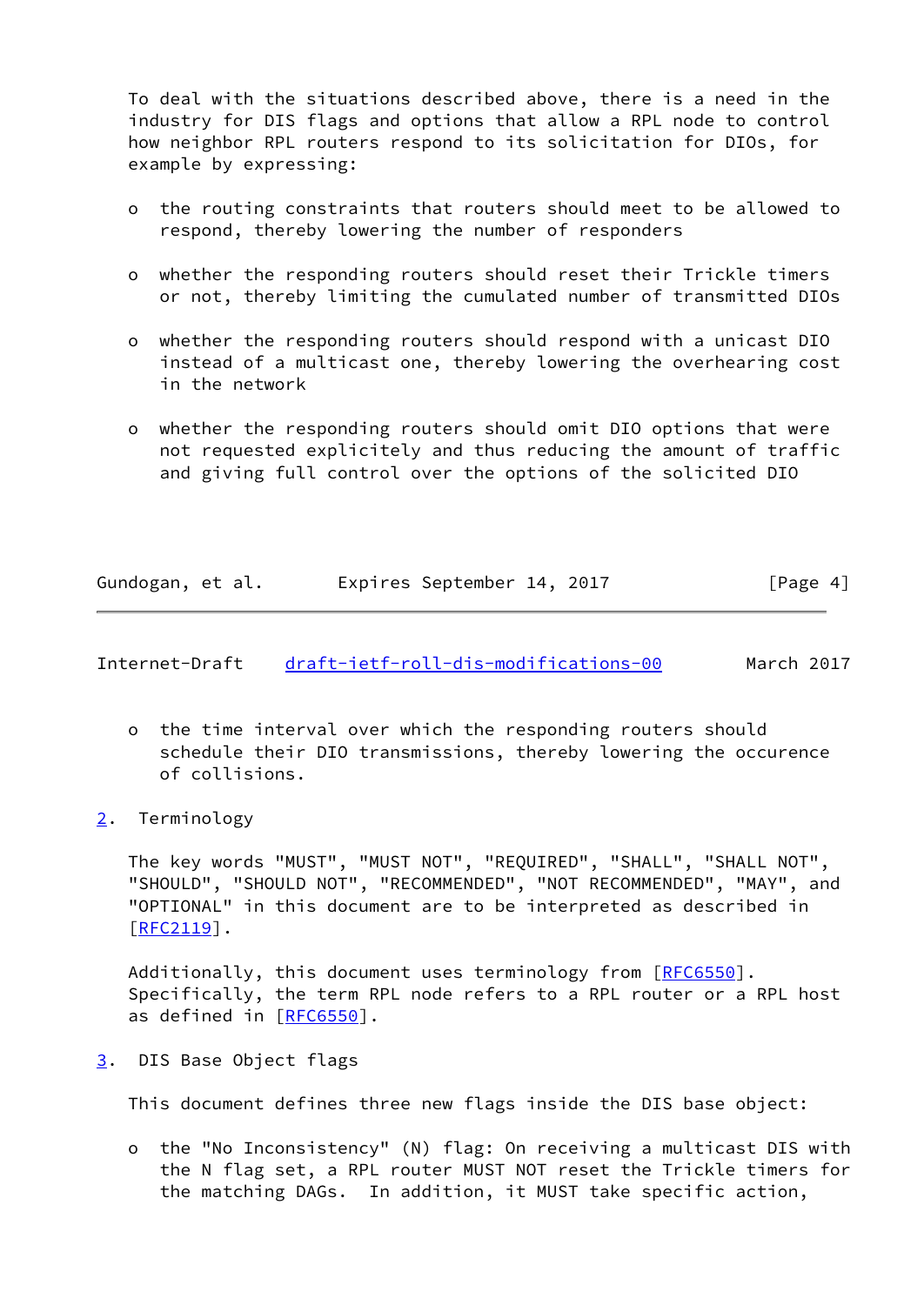which is to respond by explicitely sending a DIO. This DIO MUST include a Configuration option. This behavior augments [[RFC6550\]](https://datatracker.ietf.org/doc/pdf/rfc6550), which had provision for such flag. Since this specific, one-shot DIO is not a consequence of the general Trickle timer mechanism, it will be sent right away if no Response Spreading option is present or it will be scheduled according to the Response Spreading option if one is present in the DIS (see [Section 4.2](#page-6-1)).

- o the "DIO Type" (T) flag: In case the N flag is set, this T flag specifies what type of DIO is sent in response. It MUST be a unicast DIO if this flag is set and it MUST be a multicast DIO if this flag is reset.
- o the "DIO Option Request" (R) flag: On receiving a DIS with the R flag set, the receiver MUST include all options that were requested by the DIS containing one or multiple DIO Option Request options. A responding RPL router MUST NOT include DIO options that were not explicitely requested. Note that this behaviour contradicts with [\[RFC6550](https://datatracker.ietf.org/doc/pdf/rfc6550)] for the case of including a Configuration option in all DIOs requested by a unicast DIS.

When a unicast DIS is transmitted, both its N and T flags SHOULD be 0, which are the default values per [\[RFC6550](https://datatracker.ietf.org/doc/pdf/rfc6550)]. On receiving a unicast DIS, the N and T flags MUST be ignored and treated as 00. When the R flag is unset, then a RPL router may include or omit DIO options like specified in [[RFC6550](https://datatracker.ietf.org/doc/pdf/rfc6550)]. A rpl router responding to a

| Gundogan, et al. |  | Expires September 14, 2017 |  |  | [Page 5] |  |
|------------------|--|----------------------------|--|--|----------|--|
|------------------|--|----------------------------|--|--|----------|--|

<span id="page-5-1"></span>Internet-Draft [draft-ietf-roll-dis-modifications-00](https://datatracker.ietf.org/doc/pdf/draft-ietf-roll-dis-modifications-00) March 2017

 DIS with the R flag set MUST only include all requested DIO options in the solicited DIO.

The modified DIS base object is shown in Figure 1.

0 1 2 3 0 1 2 3 4 5 6 7 8 9 0 1 2 3 4 5 6 7 8 9 0 1 2 3 4 5 6 7 8 9 0 1 +-+-+-+-+-+-+-+-+-+-+-+-+-+-+-+-+-+-+-+-+-+-+-+-+-+-+-+-+-+-+-+-+ |N|T|R| Flags | Reserved | Option(s)... +-+-+-+-+-+-+-+-+-+-+-+-+-+-+-+-+-+-+-+-+-+-+-+-+-+-+-+-+-+-+-+-+

Figure 1: Modified DIS Base Object

<span id="page-5-0"></span>[4](#page-5-0). DIS Options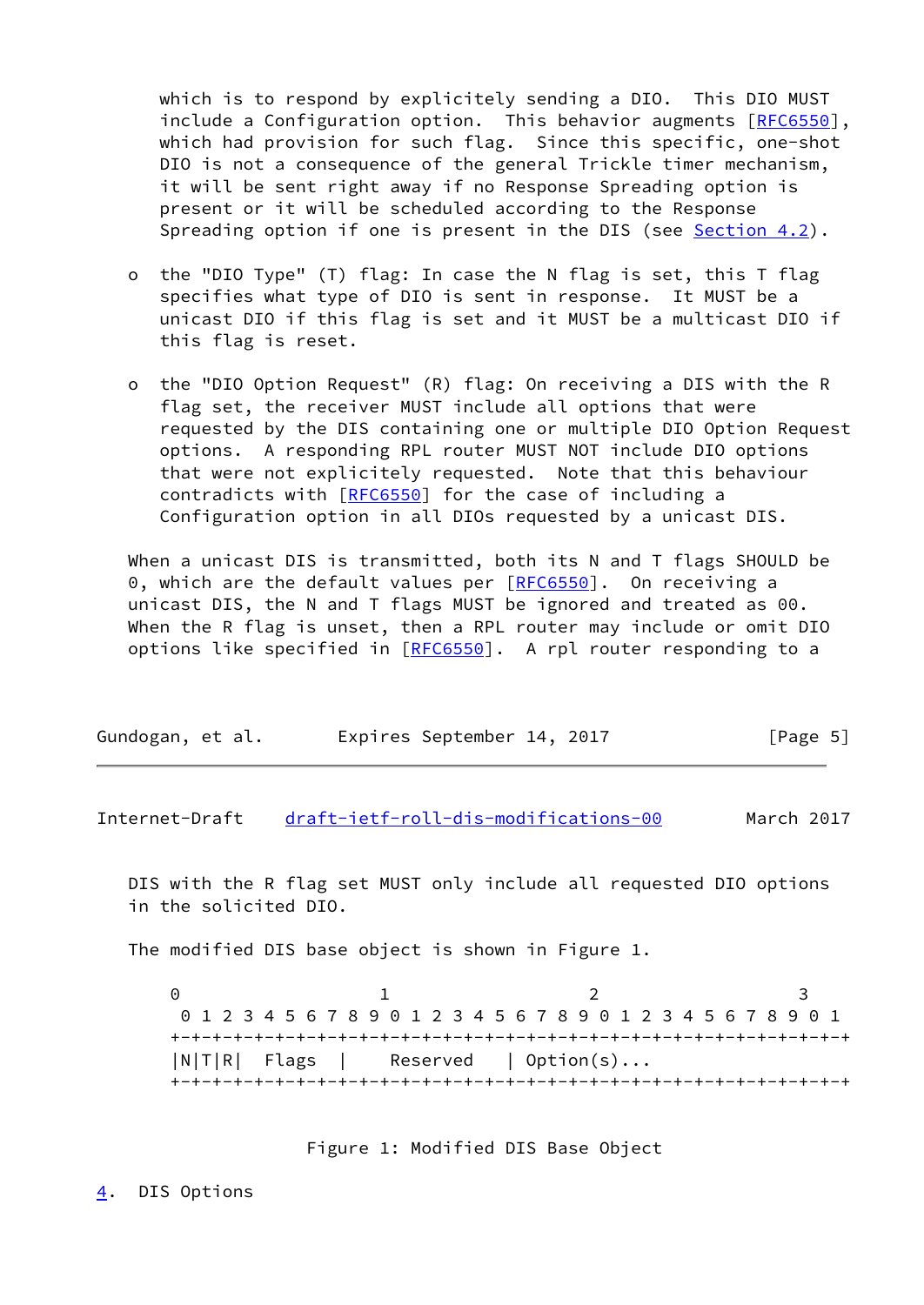#### <span id="page-6-0"></span>[4.1](#page-6-0). Metric Container

 In order to lower the number of routers that will respond to a DIS, this document allows routing constraints to be carried by a DIS. Only the router(s) that satisfy these constraints is (are) allowed to respond to the DIS.

 These routing constraints are described using a Metric Container option contained in the DIS. Metric Containers are defined in [\[RFC6550](https://datatracker.ietf.org/doc/pdf/rfc6550)] and [[RFC6551](https://datatracker.ietf.org/doc/pdf/rfc6551)]. Metric Containers options were previously only allowed in DIOs. This document augments [[RFC6550](https://datatracker.ietf.org/doc/pdf/rfc6550)] by allowing the inclusion of a Metric Container option inside a DIS as well.

 A RPL router that receives a DIS with a Metric Container option MUST ignore any Metric object in it, and MUST evaluate the "mandatory" Constraint objects in it by comparing the constraint value to the value of the corresponding routing metric that the router maintains for the matching DAG(s). These routing metric values MUST satisfy all the mandatory constraints in order for the router to consider the solicitation successful for the matching DAG(s). This augments the behavior already present in [\[RFC6550](https://datatracker.ietf.org/doc/pdf/rfc6550)] with the Solicited Information option.

This option can be used in both unicast and multicast DIS.

<span id="page-6-1"></span>[4.2](#page-6-1). Response Spreading

### Gundogan, et al. Expires September 14, 2017 [Page 6]

<span id="page-6-2"></span>Internet-Draft [draft-ietf-roll-dis-modifications-00](https://datatracker.ietf.org/doc/pdf/draft-ietf-roll-dis-modifications-00) March 2017

0 1 2 0 1 2 3 4 5 6 7 8 9 0 1 2 3 4 5 6 7 8 9 0 1 2 3 +-+-+-+-+-+-+-+-+-+-+-+-+-+-+-+-+-+-+-+-+-+-+-+-+ | Type = 0x0B | Length | Spread. Inter.| +-+-+-+-+-+-+-+-+-+-+-+-+-+-+-+-+-+-+-+-+-+-+-+-+

Figure 2: The Response Spreading option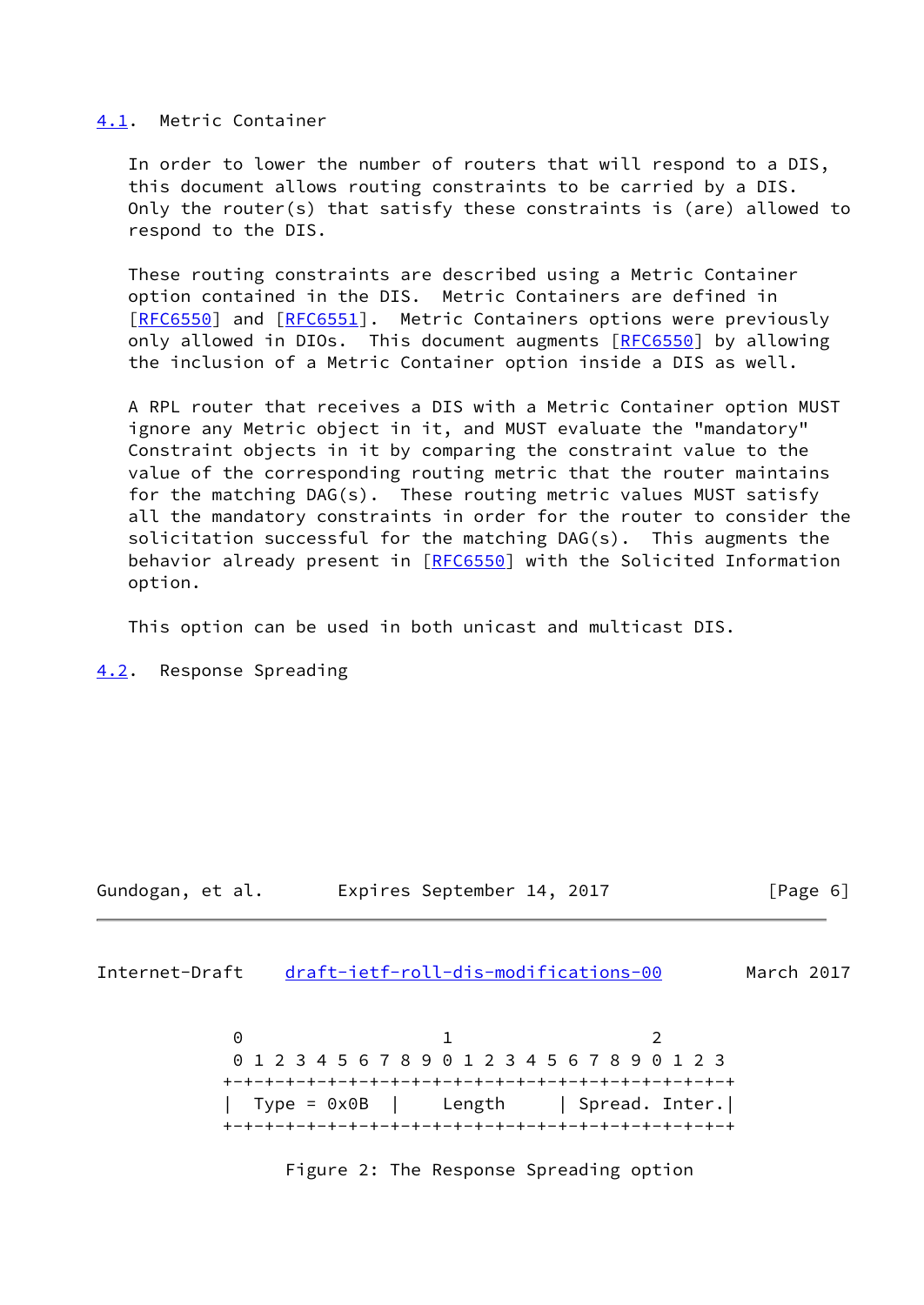Even with the use of the Solicited Information and the [Section 4.1](#page-6-0) options, a multicast DIS may still lead to a large number of RPL routers taking immediate action and responding with DIOs. Concurrent transmissions by multiple routers are not desirable since they may lead to poor channel utilization or even to packet loss. Unicast DIOs may be able to avail of link-level retransmissions. However, multicast DIOs usually have no such protection, since they commonly make use of link layer broadcast. To avoid such problems, this document specifies an optional DIO response spreading mechanism.

 This document defines a new RPL control message option called Response Spreading option, shown in Figure 2, with a recommended Type value 0x0B (to be confirmed by IANA). A RPL router that explicitely responds with a specific, one-shot DIO to a DIS that includes a Response Spreading option, MUST wait for a time uniformly chosen in the interval  $[0..2^s$ SpreadingInterval], expressed in ms, before attempting to transmit its DIO. If the DIS does not include a Response Spreading option, the node is free to transmit the DIO as it otherwise would.

 A Response Spreading option MAY be included inside a unicast DIS message, but there is no benefit in doing so.

 Multiple Response Spreading options SHOULD NOT be used inside a same DIS message.

This mechanism MUST NOT affect the Trickle timer mechanism.

<span id="page-7-0"></span>[4.3](#page-7-0). DIO Option Request

0 1 2 0 1 2 3 4 5 6 7 8 9 0 1 2 3 4 5 6 7 8 9 0 1 2 3 +-+-+-+-+-+-+-+-+-+-+-+-+-+-+-+-+-+-+-+-+-+-+-+-+ | Type = 0x0C | Length | Req. Opt. Type| +-+-+-+-+-+-+-+-+-+-+-+-+-+-+-+-+-+-+-+-+-+-+-+-+

Figure 3: The DIO Option Request option

If a unicast DIS is used to request a DIO, then [\[RFC6550](https://datatracker.ietf.org/doc/pdf/rfc6550)] mandates that a Configuration option MUST be included in this DIO. The

Gundogan, et al. 
Expires September 14, 2017

[Page 7]

<span id="page-7-1"></span>Internet-Draft [draft-ietf-roll-dis-modifications-00](https://datatracker.ietf.org/doc/pdf/draft-ietf-roll-dis-modifications-00) March 2017

Configuration option contains generally static information that stays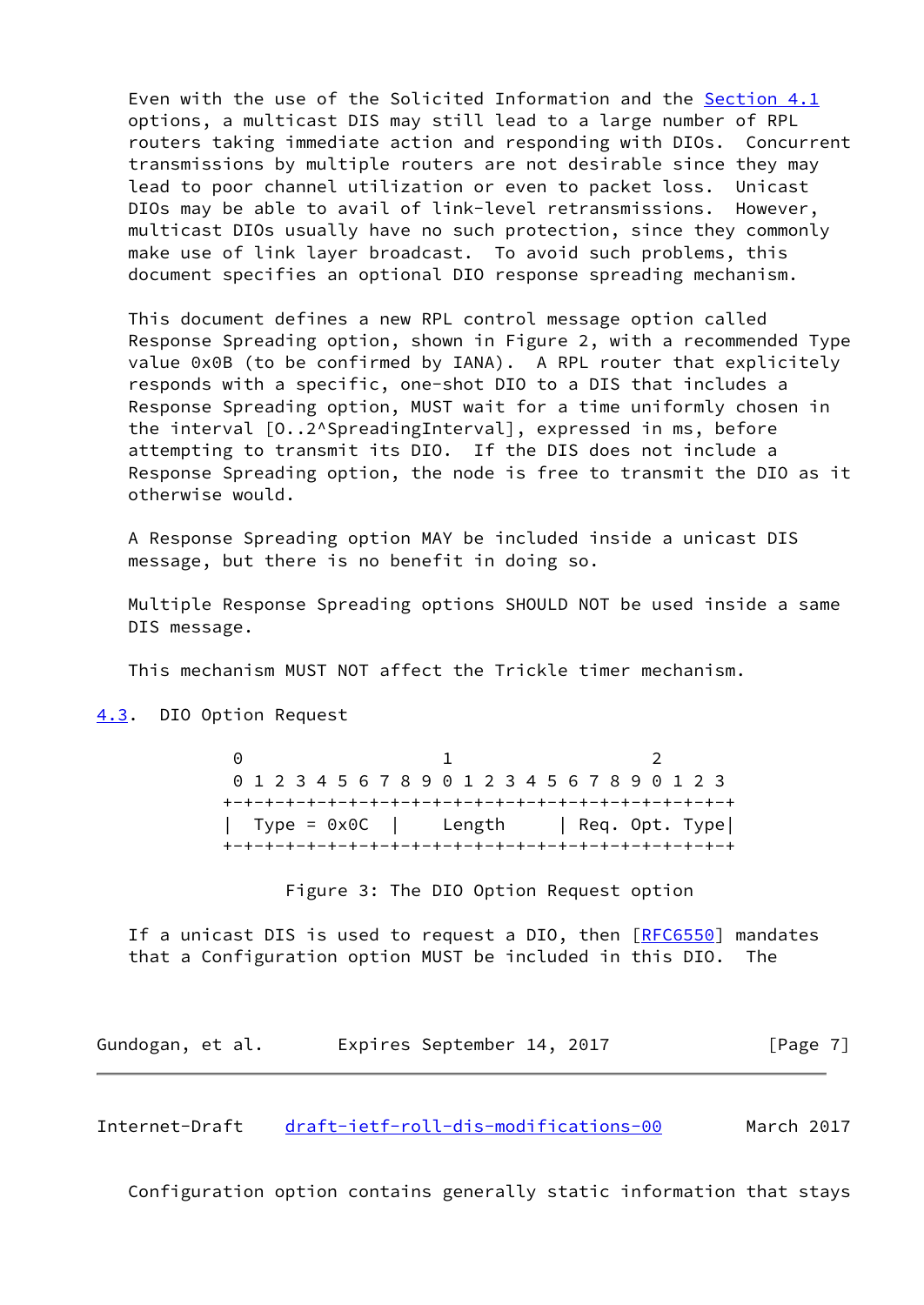unmodified throughout the DAG. For scenarios where a RPL node is already part of a DAG and hence is holding the information that is propagated with the Configuration option, an inclusion of such leads to an unnecesary inflation of 16 bytes for each solicited DIO.

 As per [\[RFC6550](https://datatracker.ietf.org/doc/pdf/rfc6550)], no process is defined to trigger the inclusion of other DIO options in a solicited DIO.

 This document defines a new RPL control message option called DIO Option Request option, shown in Figure 3, with a recommended Type value of 0x0C (to be confirmed by IANA). This new option allows full control over the options of the solicited DIO. The target of a unicast or multicast DIS with the R flag set and with one or more DIO Option Request options included, MUST include these requested options in the solicited DIO. For a DIS with the R flag unset, a RPL router behaves like described in [[RFC6550](https://datatracker.ietf.org/doc/pdf/rfc6550)] with regard to DIO options.

<span id="page-8-0"></span>[5](#page-8-0). Full behavior illustration

 Figure 4 and Figure 5 illustrate the normative behavior described in [Section 3](#page-4-2) and [Section 4.1](#page-6-0).

|                                                                                               | Unicast DIS                                                 | Multicast DIS                                  |
|-----------------------------------------------------------------------------------------------|-------------------------------------------------------------|------------------------------------------------|
|                                                                                               |                                                             | $N = 0$                                        |
| no option present                                                                             | unicast DIO,<br>don't                                       | do<br>reset Trickle timer  reset Trickle timer |
| Solicited Informa-<br>tion/Metric Contai-  do nothing<br>ner option present,<br>not matching. |                                                             | do nothing                                     |
| Solicited Informa-   unicast DIO,<br>tion/Metric Contai-  don't<br>matching.                  | ner option present, reset Trickle timer reset Trickle timer | do                                             |

Figure 4: Overall DIS behavior, part 1

 Notice that Figure 4 is indeed identical to Table 1 when Metric Container options are not used in DIS.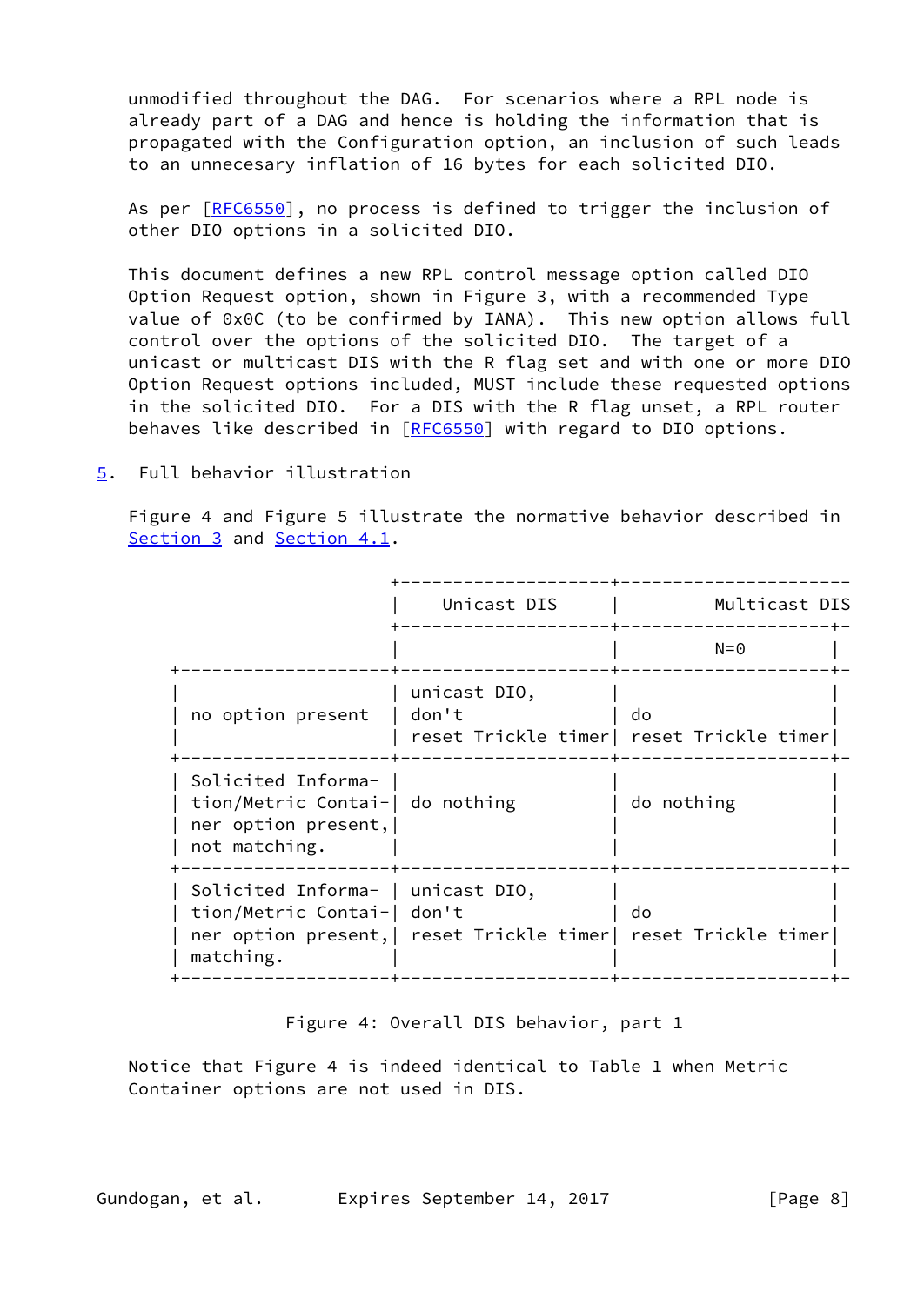# <span id="page-9-1"></span>Internet-Draft [draft-ietf-roll-dis-modifications-00](https://datatracker.ietf.org/doc/pdf/draft-ietf-roll-dis-modifications-00) March 2017

| Multicast DIS                          |                                                                   |
|----------------------------------------|-------------------------------------------------------------------|
| $N=1$ , T=0                            | $N=1$ , T=1                                                       |
| multicast DIO,<br>don't                | unicast DIO,<br>don't<br>reset Trickle timer  reset Trickle timer |
| do nothing                             | do nothing                                                        |
| multicast DIO,   unicast DIO,<br>don't | don't<br>reset Trickle timer  reset Trickle timer                 |

Figure 5: Overall DIS behavior, part 2

 For the sake of completeness, let's remind here that a specific, one shot DIO generated in response to a DIS with the R flag unset MUST contain a Configuration option. If the R flag is set, then this DIO contains only explicitely requested DIO options. This DIO's transmission is delayed according to the Delay Spreading option of the DIS, if one such option is present.

<span id="page-9-0"></span>[6](#page-9-0). IANA Considerations

## <span id="page-9-2"></span>[6.1](#page-9-2). DIS Flags

 IANA is requested to allocate bits 0, 1 and 2 of the DIS Flag Field to become the "No Inconsistency", "DIO Type", and "DIO Option Request" bits, the functionality of which is described in [Section 3](#page-4-2) of this document.

| Value | Meaning                                | Reference |
|-------|----------------------------------------|-----------|
|       | 0   No Inconsistency   This document   |           |
|       | DIO Type   This document               |           |
|       | 2   DIO Option Request   This document |           |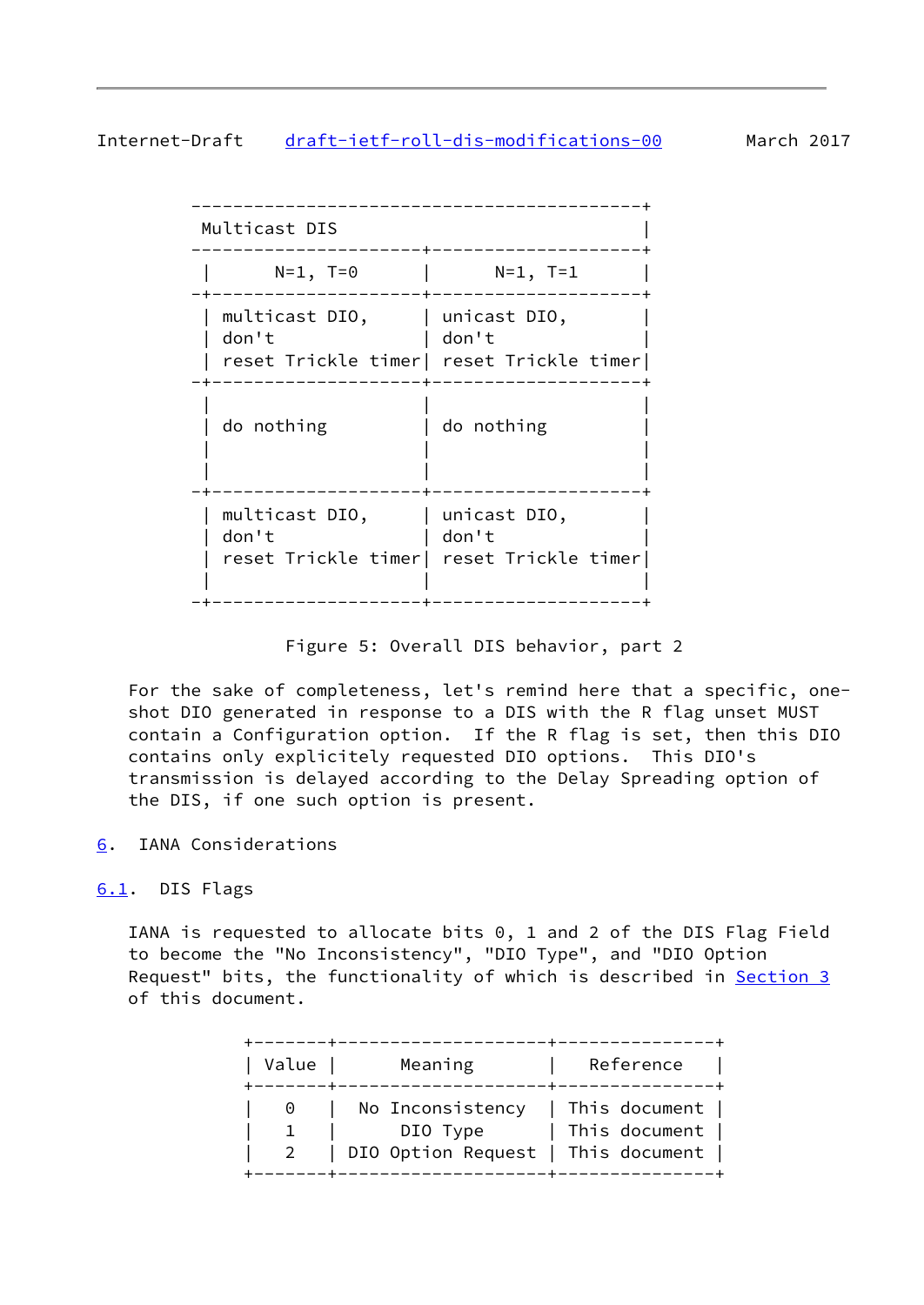### <span id="page-10-1"></span>Internet-Draft [draft-ietf-roll-dis-modifications-00](https://datatracker.ietf.org/doc/pdf/draft-ietf-roll-dis-modifications-00) March 2017

#### <span id="page-10-0"></span>[6.2](#page-10-0). RPL Control Message Options

 IANA is requested to allocate a new code point in the "RPL Control Message Options" registry for the "Response Spreading" option and the "Dio Option Request" option, the behavior of which are described in [Section 4.2](#page-6-1) and [Section 4.3](#page-7-0), respectively.

| Value | Meaning                                                                                  | <b>Example 1 Reference</b> |  |
|-------|------------------------------------------------------------------------------------------|----------------------------|--|
|       | 0x0B   Response Spreading   This document  <br>0x0C   DIO Option Request   This document |                            |  |

RPL Control Message Options

<span id="page-10-2"></span>[7](#page-10-2). Security Considerations

TBA

<span id="page-10-3"></span>[8](#page-10-3). Acknowledgements

 A lot of text in this document originates from now-expired [I- D.goyal-roll-dis-modifications] co-authored with M. Goyal. The requirements and solutions also draw from now-expired [I-D.dejean roll-selective-dis] co-authored with N. Dejean. Their contribution is deeply acknowledged.

We also thank (TBA) for their useful feedback and discussion.

- <span id="page-10-4"></span>[9](#page-10-4). References
- <span id="page-10-5"></span>[9.1](#page-10-5). Normative References
	- [RFC2119] Bradner, S., "Key words for use in RFCs to Indicate Requirement Levels", [BCP 14](https://datatracker.ietf.org/doc/pdf/bcp14), [RFC 2119](https://datatracker.ietf.org/doc/pdf/rfc2119), DOI 10.17487/RFC2119, March 1997, <<http://www.rfc-editor.org/info/rfc2119>>.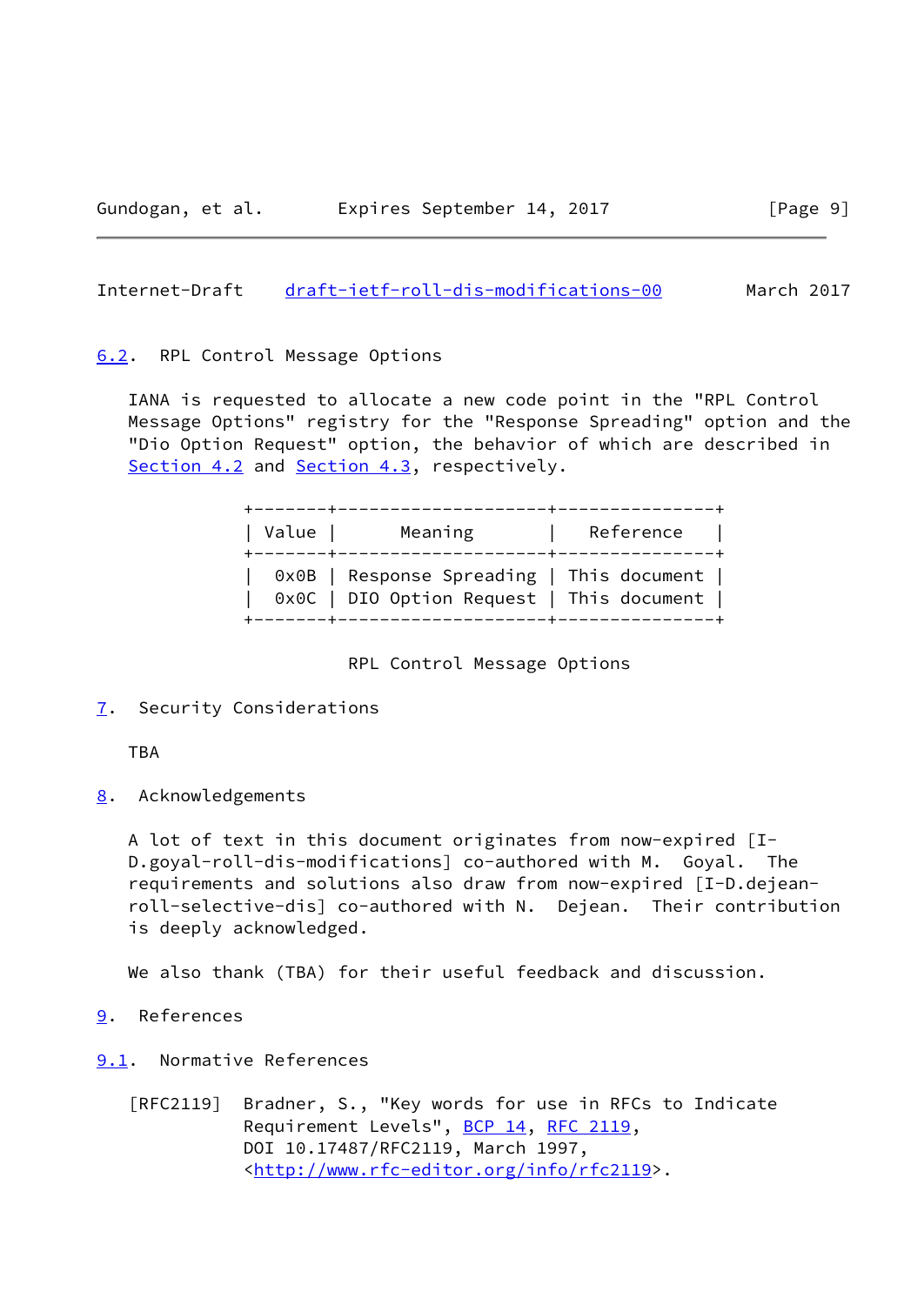[RFC6550] Winter, T., Ed., Thubert, P., Ed., Brandt, A., Hui, J., Kelsey, R., Levis, P., Pister, K., Struik, R., Vasseur, JP., and R. Alexander, "RPL: IPv6 Routing Protocol for Low-Power and Lossy Networks", [RFC 6550](https://datatracker.ietf.org/doc/pdf/rfc6550), DOI 10.17487/RFC6550, March 2012, <<http://www.rfc-editor.org/info/rfc6550>>.

Gundogan, et al. 
Expires September 14, 2017

[Page 10]

<span id="page-11-1"></span>Internet-Draft [draft-ietf-roll-dis-modifications-00](https://datatracker.ietf.org/doc/pdf/draft-ietf-roll-dis-modifications-00) March 2017

 [RFC6551] Vasseur, JP., Ed., Kim, M., Ed., Pister, K., Dejean, N., and D. Barthel, "Routing Metrics Used for Path Calculation in Low-Power and Lossy Networks", [RFC 6551](https://datatracker.ietf.org/doc/pdf/rfc6551), DOI 10.17487/RFC6551, March 2012, <<http://www.rfc-editor.org/info/rfc6551>>.

<span id="page-11-0"></span>[9.2](#page-11-0). Informative References

- [RFC4861] Narten, T., Nordmark, E., Simpson, W., and H. Soliman, "Neighbor Discovery for IP version 6 (IPv6)", [RFC 4861](https://datatracker.ietf.org/doc/pdf/rfc4861), DOI 10.17487/RFC4861, September 2007, <<http://www.rfc-editor.org/info/rfc4861>>.
- [RFC5184] Teraoka, F., Gogo, K., Mitsuya, K., Shibui, R., and K. Mitani, "Unified Layer 2 (L2) Abstractions for Layer 3 (L3)-Driven Fast Handover", [RFC 5184,](https://datatracker.ietf.org/doc/pdf/rfc5184) DOI 10.17487/RFC5184, May 2008, <<http://www.rfc-editor.org/info/rfc5184>>.
- [RFC5881] Katz, D. and D. Ward, "Bidirectional Forwarding Detection (BFD) for IPv4 and IPv6 (Single Hop)", [RFC 5881](https://datatracker.ietf.org/doc/pdf/rfc5881), DOI 10.17487/RFC5881, June 2010, <<http://www.rfc-editor.org/info/rfc5881>>.
- [RFC6206] Levis, P., Clausen, T., Hui, J., Gnawali, O., and J. Ko, "The Trickle Algorithm", [RFC 6206,](https://datatracker.ietf.org/doc/pdf/rfc6206) DOI 10.17487/RFC6206, March 2011, [<http://www.rfc-editor.org/info/rfc6206](http://www.rfc-editor.org/info/rfc6206)>.

<span id="page-11-2"></span>[Appendix A.](#page-11-2) Applications

 This section details two example mechanisms that use the DIS flags and options defined in this document. The first mechanism describes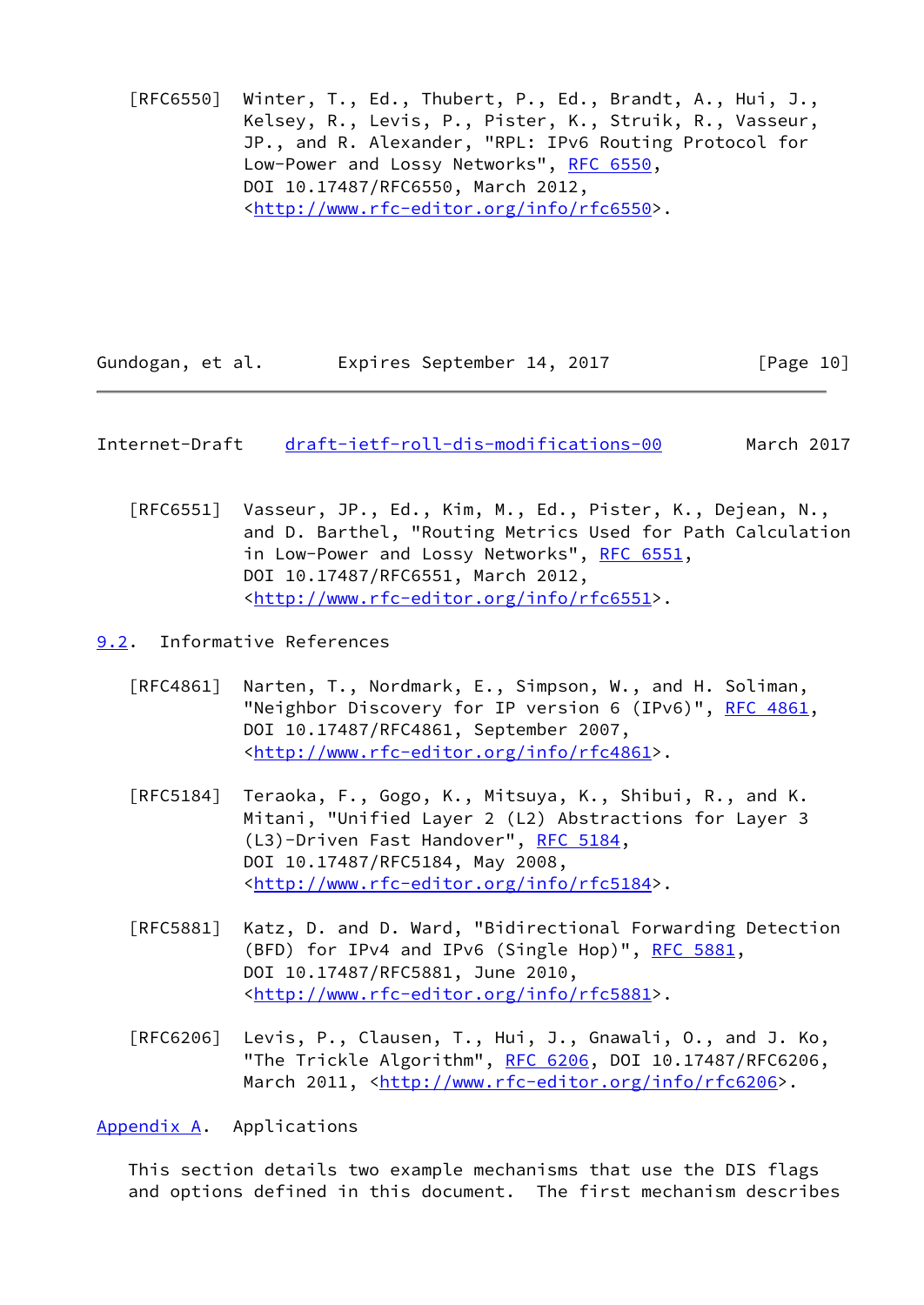how a leaf node may join a desired DAG in an energy efficient manner. The second mechanism details how a node may identify defunct DAGs for which it still maintains state.

<span id="page-12-0"></span>[A.1](#page-12-0). A Leaf Node Joining a DAG

 A new leaf node that joins an established LLN runs an iterative algorithm in which it requests (using multicast DIS) DIOs from routers belonging to the desired DAG.

 The DIS message has the "No Inconsistency" flag set to prevent resetting of Trickle timer in responding routers, thereby keeping the aggregated number of transmissions low. It also has the "DIO Type" flag set to make responding routers send unicast DIOs back, thereby not triggering full reception in nearby nodes that have state-of-the art radio receivers with hardware-based address filtering.

| Gundogan, et al. |  | Expires September 14, 2017 |  |  | [Page 11] |
|------------------|--|----------------------------|--|--|-----------|
|------------------|--|----------------------------|--|--|-----------|

<span id="page-12-2"></span>Internet-Draft [draft-ietf-roll-dis-modifications-00](https://datatracker.ietf.org/doc/pdf/draft-ietf-roll-dis-modifications-00) March 2017

 The DIS message can include a Response Spreading option prescribing a suitable spreading interval based on the expected density of nearby routers and on the expected Layer 2 technology.

 The DIS will likely include a Metric Container listing the routing constraints that the responding routers must satisfy in order to be allowed to respond.

 At each iteration, the node multicasts such a DIS and waits for forthcoming DIOs. After a time equal to the spreading interval, the node considers the current iteration to be unsuccessful. The node consequently relaxes the routing constraints somewhat and proceeds to the next iteration.

 The cycle repeats until the node receives one or more DIOs or until it has relaxed the constraints to the lowest acceptable values.

 This algorithm has been proven in the field to be extremely energy efficient, especially when routers have a wide communication range.

<span id="page-12-1"></span>[A.2](#page-12-1). Identifying A Defunct DAG

 A RPL node may remove a neighbor from its parent set for a DAG for a number of reasons: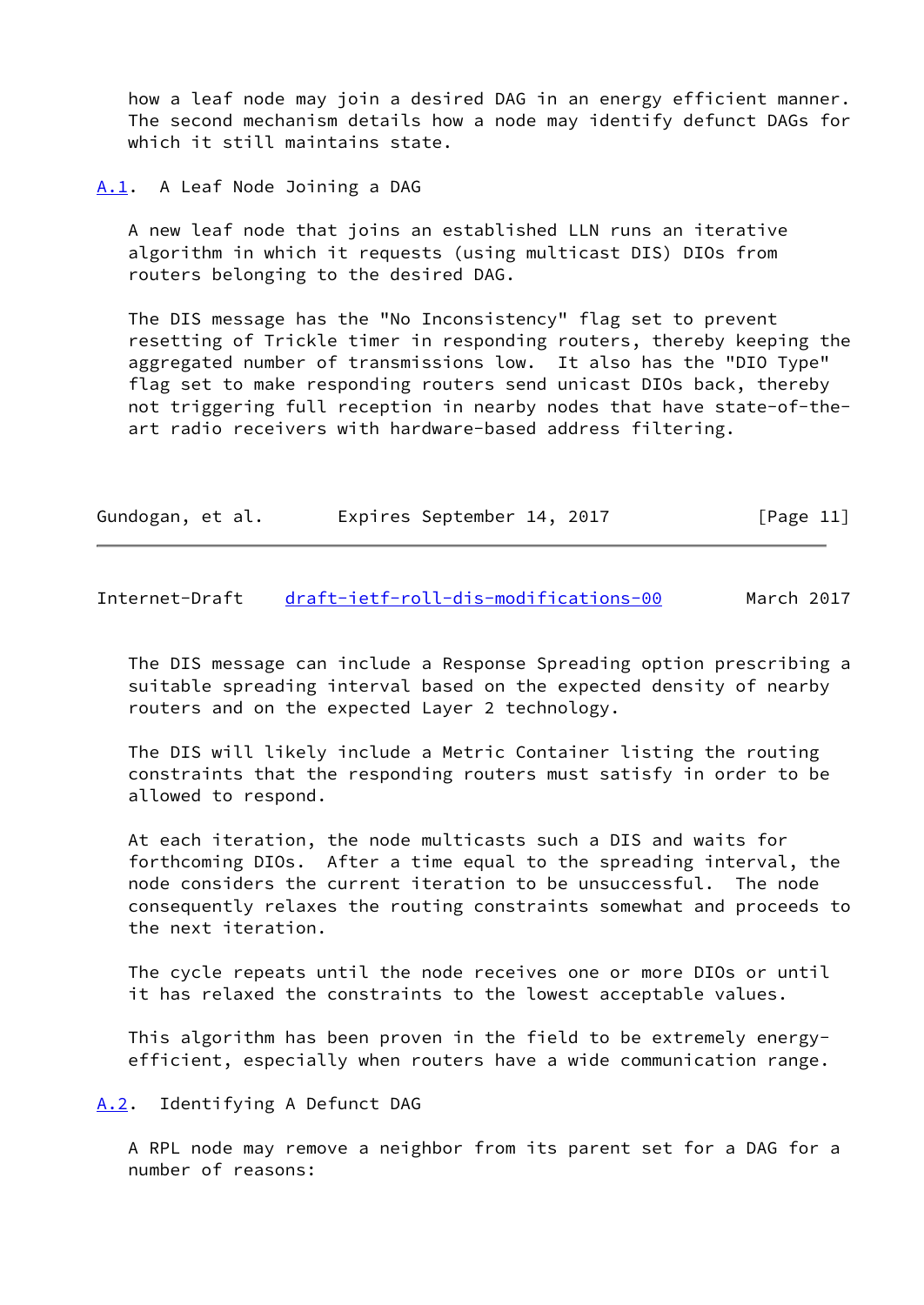- o The neighbor is no longer reachable, as determined using a mechanism such as Neighbor Unreachanility Detection (NUD) [[RFC4861\]](https://datatracker.ietf.org/doc/pdf/rfc4861), Bidirectional Forwarding Detection (BFD) [\[RFC5881](https://datatracker.ietf.org/doc/pdf/rfc5881)] or L2 triggers [\[RFC5184](https://datatracker.ietf.org/doc/pdf/rfc5184)]; or
- o The neighbor advertises an infinite rank in the DAG; or
- o Keeping the neighbor as a parent would required the node to increase its rank beyond L + DAGMaxRankIncrease, where L is the minimum rank the node has had in this DAG; or
- o The neighbor advertises membership in a different DAG within the same RPL Instance, where a different DAG is recognised by a different DODAGID or a different DODAGVersionNumber.

 Even if the conditions listed above exist, a RPL node may fail to remove a neighbor from its parent set because:

- o The node may fail to receive the neighbor's DIOs advertising an increased rank or the neighbor's membership in a different DAG;
- o The node may not check, and hence may not detect, the neighbor's unreachability for a long time. For example, the node may not

| Gundogan, et al. | Expires September 14, 2017 | [Page 12] |
|------------------|----------------------------|-----------|
|------------------|----------------------------|-----------|

Internet-Draft [draft-ietf-roll-dis-modifications-00](https://datatracker.ietf.org/doc/pdf/draft-ietf-roll-dis-modifications-00) March 2017

 have any data to send to this neighbor and hence may not encounter any event (such as failure to send data to this neighbor) that would trigger a check for the neighbor's reachability.

 In such cases, a node would continue to consider itself attached to a DAG even if all its parents in the DAG are unreachable or have moved to different DAGs. Such a DAG can be characterized as being defunct from the node's perspective. If the node maintains state about a large number of defunct DAGs, such state may prevent a considerable portion of the total memory in the node from being available for more useful purposes.

 To alleviate the problem described above, a RPL node may invoke the following procedure to identify a defunct DAG and delete the state it maintains for this DAG. Note that, given the proactive nature of RPL protocol, the lack of data traffic using a DAG can not be considered a reliable indication of the DAG's defunction. Further, the Trickle timer based control of DIO transmissions means the possibility of an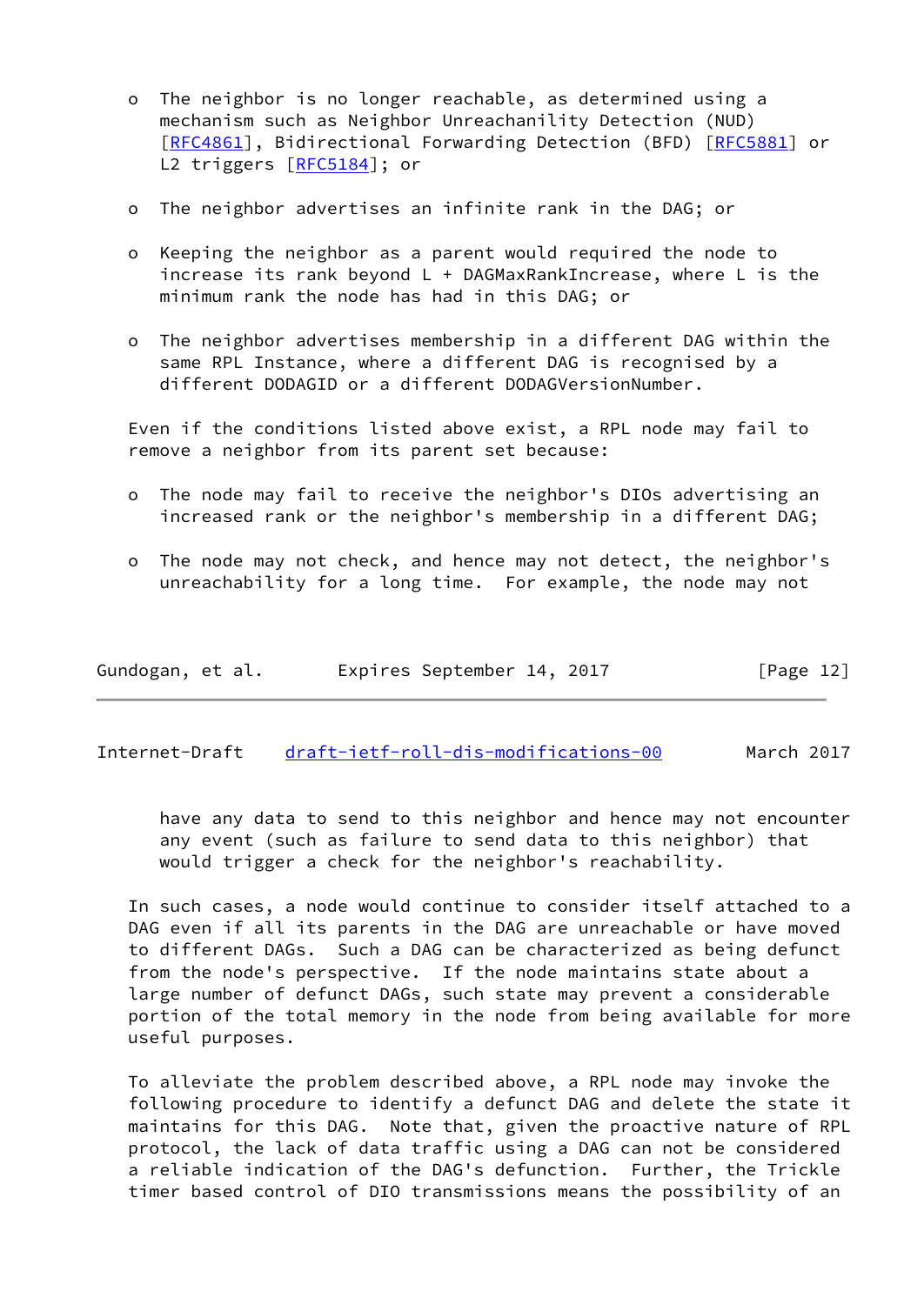indefinite delay in the receipt of a new DIO from a functional DAG parent. Hence, the mechanism described here is based on the use of a DIS message to solicit DIOs about a DAG suspected of defunction. Further, a multicast DIS is used so as to avoid the need to query each parent individually and also to discover other neighbor routers that may serve as the node's new parents in the DAG.

 When a RPL node has not received a DIO from any of its parents in a DAG for more than a locally configured time duration:

- o The node generates a multicast DIS message with:
	- \* the "No Inconsistency" flag set so that the responding routers do not reset their Trickle timers.
	- \* the "DIO Type" flag not set so that the responding routers send multicast DIOs and other nodes in the vicinity do not need to invoke this procedure.
	- $*$  a Solicited Information option to identify the DAG in question. This option must have the I and D flags set and the RPLInstanceID/DODAGID fields must be set to values identifying the DAG. The V flag inside the Solicited Information option should not be set so as to allow the neighbors to send DIOs advertising the latest version of the DAG.
	- \* a Response Spreading option specifying a suitable time interval over which the DIO responses may arrive.

Gundogan, et al. 
Expires September 14, 2017

[Page 13]

<span id="page-14-0"></span>Internet-Draft [draft-ietf-roll-dis-modifications-00](https://datatracker.ietf.org/doc/pdf/draft-ietf-roll-dis-modifications-00) March 2017

- o After sending the DIS, the node waits for the duration specified inside the Response Spreading option to receive the DIOs generated by its neighbors. At the conclusion of the wait duration:
	- \* If the node has received one or more DIOs advertising newer version(s) of the DAG, it joins the latest version of the DAG, selects a new parent set among the neighbors advertising the latest DAG version and marks the DAG status as functional.
	- \* Otherwise, if the node has not received a DIO advertising the current version of the DAG from a neighbor in the parent set,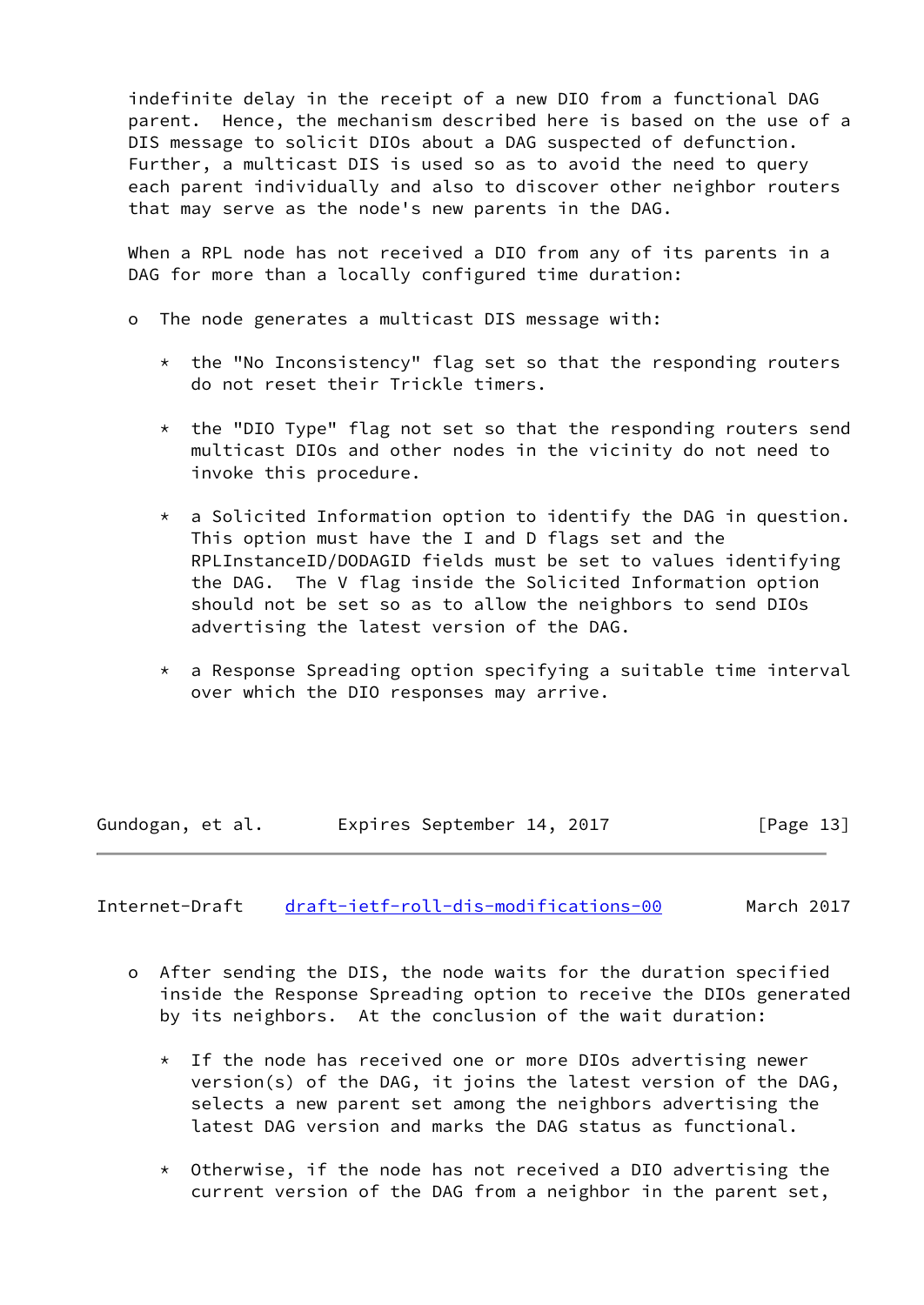it removes that neighbor from the parent set. As a result, if the node has no parent left in the DAG, it marks the DAG as defunct and schedule the deletion of the state it has maintained for the DAG after a locally configured "hold" duration. (This is because, as per RPL specification, when a node no longer has any parents left in a DAG, it is still required to remember the DAG's identity (RPLInstanceID, DODAGID, DODAGVersionNumber), the lowest rank (L) it has had in this DAG and the DAGMaxRankIncrease value for the DAG for a certain time interval to ensure that the node does not join an earlier version of the DAG and does not rejoin the current version of the DAG at a rank higher than  $L +$ DAGMaxRankIncrease.)

<span id="page-15-0"></span>[A.3](#page-15-0). Explicit and Implicit DIO Option Requests

 Certain information from a DIO is only needed occasionally or for specific events:

- o A Configuration option contains information that is static and stays mostly unchanged during the lifetime of the DODAG. Thus, the Configuration option is important when joining the DODAG, but inflates the DIO unnecessarily thereafter.
- o A Prefix Information option is also useful when joining a DODAG to perform address autoconfiguration and propagating the prefixes. After that, it is only relevant when changes occure that would affect the prefix information (new prefixes, lifetime updates, ...).
- o More DIO options may be added in the future that have similar properties as mentioned above.

 The Configuration and Prefix Information options may be omitted from the trickle timer based DIOs, leading to less bytes for each DIO. Once a RPL router decides to join a DODAG, it may solicit a DIO by sending a DIS with the R flag set and two "DIO Option Request"

| Gundogan, et al. | Expires September 14, 2017 | [Page 14] |
|------------------|----------------------------|-----------|
|------------------|----------------------------|-----------|

<span id="page-15-1"></span>Internet-Draft [draft-ietf-roll-dis-modifications-00](https://datatracker.ietf.org/doc/pdf/draft-ietf-roll-dis-modifications-00) March 2017

 options included. One for the Configuration option, the other for the Prefix Information option. Upon receiving these options in the next DIO, the RPL router can successfully finish the joining process.